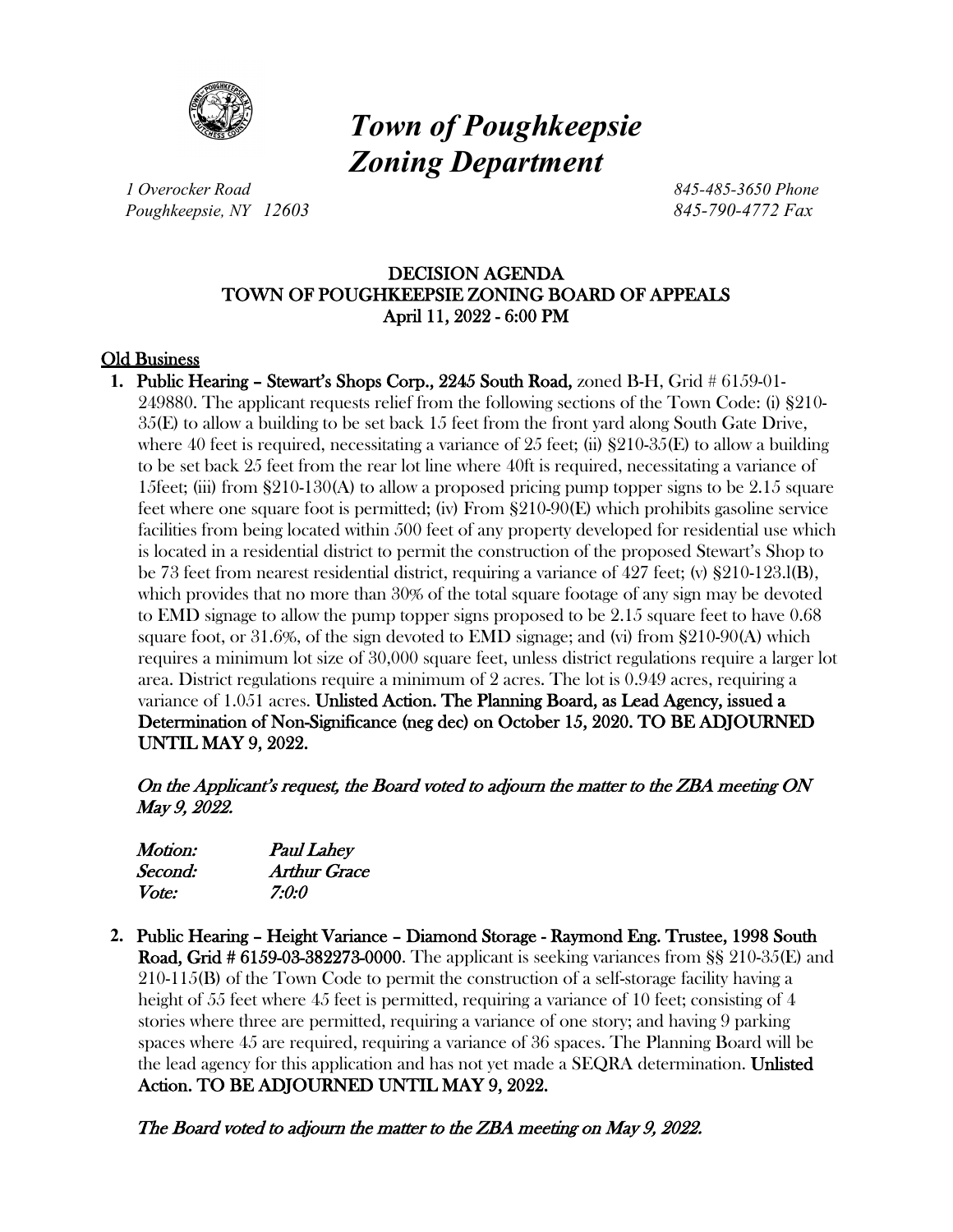| <i>Motion:</i> | <b>Paul Lahey</b>   |
|----------------|---------------------|
| Second:        | Christina Soricelli |
| <i>Vote:</i>   | 7:0:0               |

**3.** Public Hearing – McDonald's Corp., 2585 South Road, Grid # 6060-02-968700-0000. Wall sign variances were previously granted. The following variance remains pending:

> The applicant is seeking a variance from §210-128(B) of the Town Code which permits only one freestanding sign per shopping center, which shall advertise the name of the center only, not exceeding an area of 100 square feet, and the base of any such freestanding sign shall be mounted within a landscaped monument of stone, brick or other natural material as approved by the Planning Board. The site currently has 2 monument signs for the plaza. McDonald's is proposing a third freestanding sign, consisting of posts and panels (not a monument sign) and not mounted within the required materials, requiring two variances: (1) to allow a third monument sign; and (2) to allow a post and panel sign, in lieu of a monument sign. Unlisted Action.

# The Board requested written proof that the applicant is not permitted to have a panel on either of the two existing multi-tenant signs.

The Board voted to adjourn this matter to the ZBA meeting on November 14, 2022.

| Motion:      | <b>Paul Lahey</b> |
|--------------|-------------------|
| Second:      | Arthur Grace      |
| <i>Vote:</i> | 7:0:0             |

**4.** Public Hearing – Second-Story Addition – Owner: Abdelmajeed Alnajjar, Representative: Kenneth Stickle, 1214 Dutchess Turnpike, Grid # 6362-01-302775-0000. The applicant is seeking variances from §210-16(E) of the Town Code to permit the construction of a second story on a residence that is located 9 feet from the property line on the NE side of the property and 5 feet from the line on the SW side of the property where 20 feet is required for each, requiring variances of 11 feet and 15 feet respectively. Type II Action.

The Board voted to grant requested variance.

| <i>Motion:</i> | Christine Soricelli |  |
|----------------|---------------------|--|
| Second:        | <b>Arthur Grace</b> |  |
| <i>Vote:</i>   | 7:0:0               |  |

**5.** Public Hearing – Verizon Wireless Small Cell Wireless Communications Facility - Use Variance – Owner: EFG/DRA Heritage LLC, 10-50 Winslow Gate Road, Grid # 6163-03- 027019-0000. The applicant is seeking a use variance from §210-130 of the Town Code to permit the installation of an unmanned wireless communications facility on an existing structure where this specific use or a similar use is not permitted. Unlisted Action.

# The Board voted to adjourn the matter to the ZBA meeting on May 9, 2022.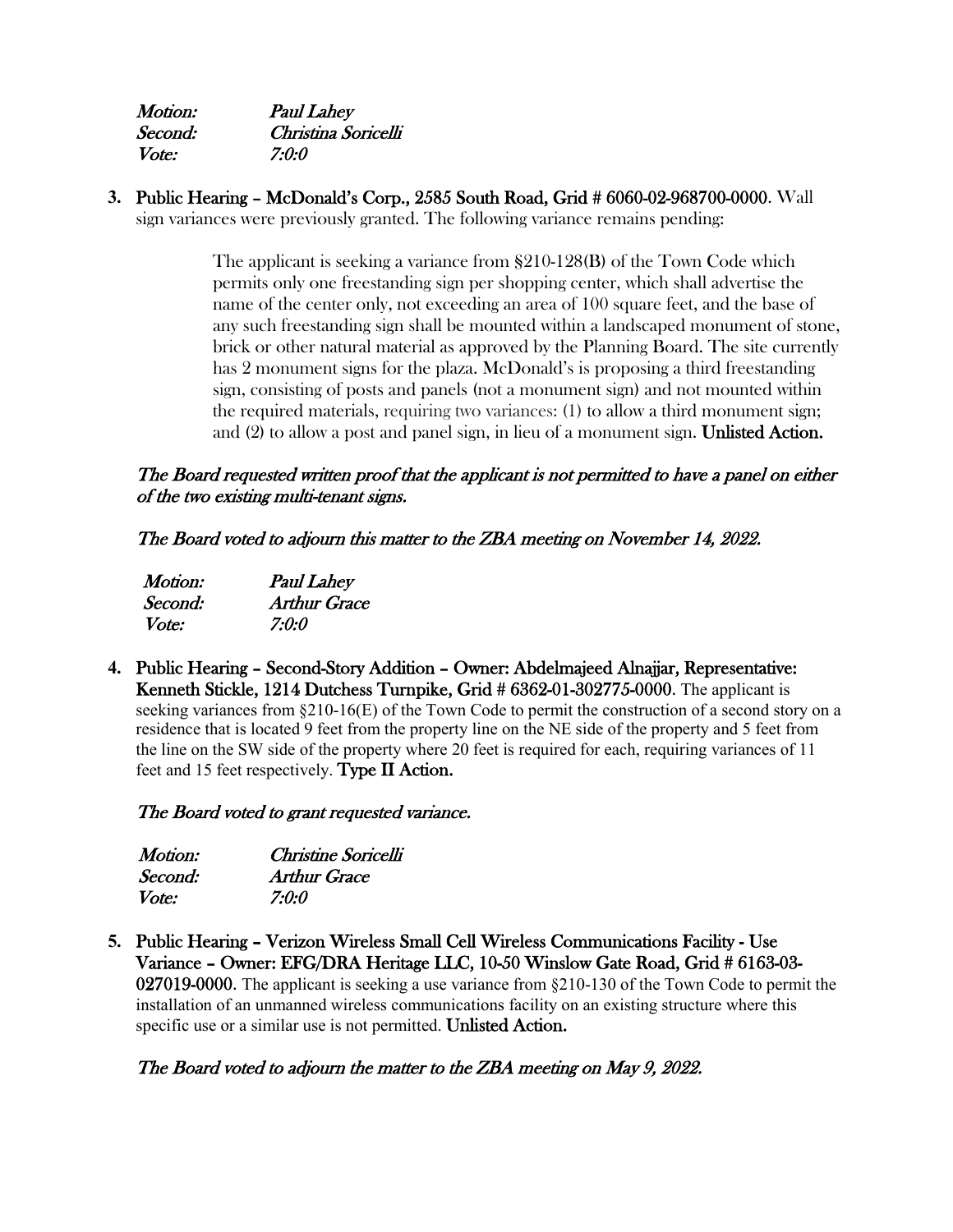| <i>Motion:</i> | <b>Paul Lahey</b>   |
|----------------|---------------------|
| Second:        | Christina Soricelli |
| <i>Vote:</i>   | 7:0:0               |

#### New Business

- **6.** Public Hearing Dunkin at Vassar Road Owner: Red Oaks Dutchess Realty LLC. Applicant: Dave Panella – Southpaw, 48 Vassar Road, Grid # 6260-03-495219-0000. The applicant is seeking the following sign variances:
	- i. From §210-126(C) of the Town Code, which provides that a business is permitted one wall sign for each wall of a business facing a public road. The applicant is proposing 3 additional signs (all within the allowable size) on walls not facing a public road, requiring 3 variances.
	- ii. From  $\S210-122(A)(7)$  of the Town Code, which provides that a sign not located on the premises to which it refers is deemed to be a prohibited billboard sign. The applicant is proposing a 14 square foot monument sign to be located on a neighboring parcel (497247) which is the main entrance to the plaza, requiring a variance from this section of the Code. Unlisted Action.

# The Board determined that there were no other involved agencies and declared itself to be the Lead Agency, and thereafter issued a determination of non-significance (neg dec):

| Motion: | <b>Paul Lahey</b>   |
|---------|---------------------|
| Second: | Christina Soricelli |
| Vote:   | 7:0:0               |

During the meeting, the applicant withdrew its request for the "Poughkeepsie runs on Dunkin" sign on the northern side of the building, the "DD" sign on the southern side of the building, and the offpremises monument sign.

The Board voted to grant the requested variances for the "Dunkin" entrance sign on the northern side of the building, and the "DD" on the drive-thru side of the building, conditioned upon the façade on which those wall signs are to be located being lowered, so that the cornice is even with or lower than the mansard roof line (which also results in the signs being lowered) The projecting "DD" on the drive thru sign and the "DD Exit" sign are to be eliminated.

| Motion:      | Arthur Grace        |
|--------------|---------------------|
| Second:      | Christine Soricelli |
| <i>Vote:</i> | 7:0:0               |

**7.** Public Hearing – Existing Sheds – Owner: Kirkup T.D & P.E Living Trust, Patricia and Terry Kirkup, Trustees, 6 Hickory Lane, Grid # 6058-20-767026-000. The applicants are seeking to legalize two existing sheds. Pursuant to §210-48 of the Town Code, sheds must be at least 6 feet from the side and rear property lines. The northern shed is located 2 feet, 8 inches from a side property line, requiring a variance of 3 feet, 4 inches. The southern shed is located 1 foot, 7 inches from a side property line, requiring a variance of 4 feet, 5 inches. Type II Action.

### The Board voted to grant requested variance.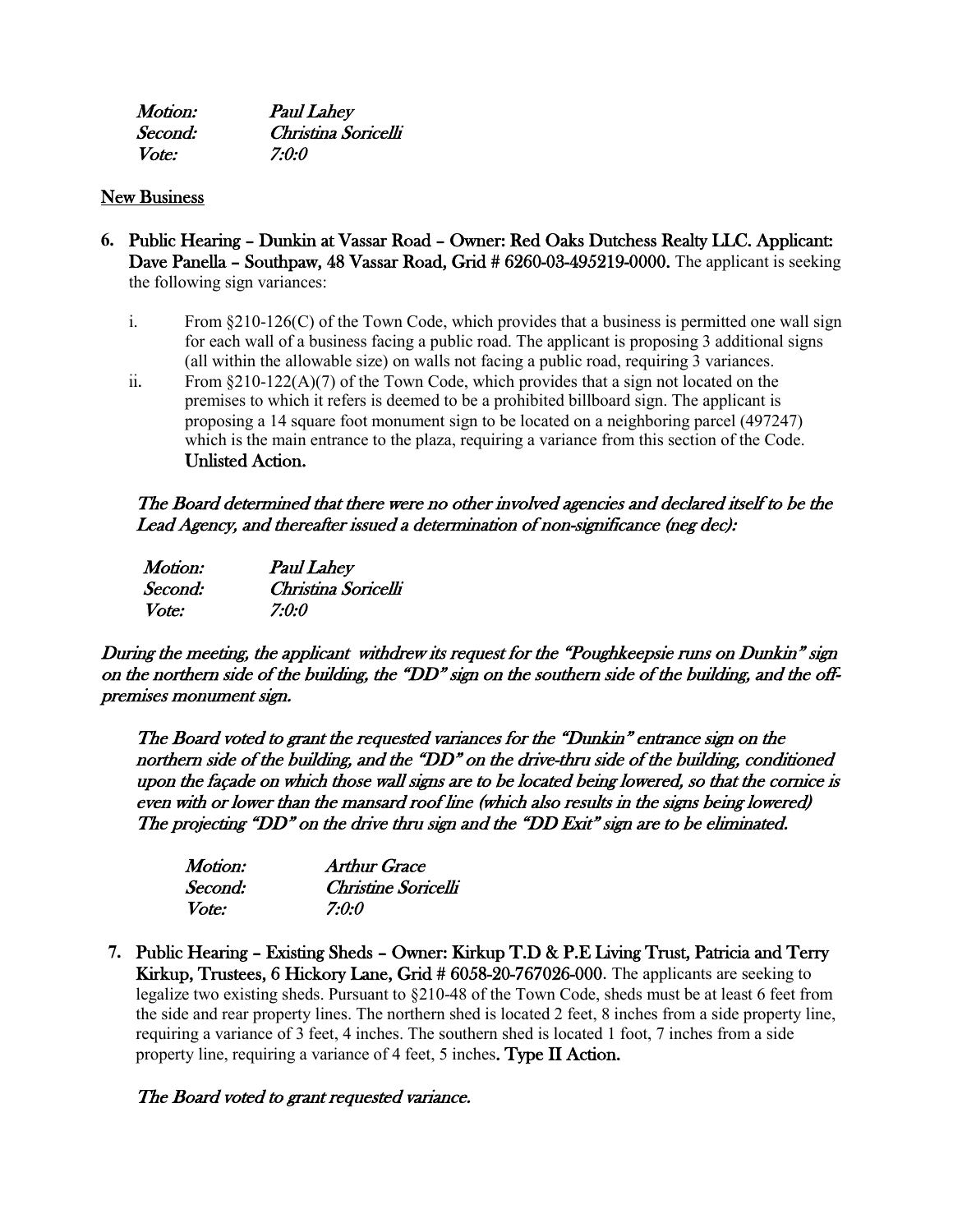| <i>Motion:</i> | <b>Anthony Gates</b> |
|----------------|----------------------|
| Second:        | <b>Arthur Grace</b>  |
| <i>Vote:</i>   | 7:0:0                |

8. Public Hearing - 2<sup>nd</sup> Floor Addition - Applicant: Paul S. Pilon, R.A., S&P Architects; Owners: Regina and Kris Santini, 51 Laffin Lane, Grid # 6160-01-487512-0000. The applicants are proposing a second-story addition to the existing house which is located 7.2 feet from the side property line where, pursuant to  $\S210-16(E)$  of the Town Code, 20 feet is needed, requiring a variance of 2.8 feet. Type II Action.

During the meeting, the Board was made aware that the applicant also was raising the roof on the side of the home not including the addition, requiring a second variance of 2.1 feet on that side.

The Board voted to grant the two requested variances.

| <i>Motion:</i> | Diane Levitt        |
|----------------|---------------------|
| Second:        | Christine Soricelli |
| <i>Vote:</i>   | 7:0:0               |

**9.** Public Hearing – Addition –Kathy and Bryan Haase, 53 Buckingham Ave, Grid # 6162-10- 318651-0000. The applicants are proposing an addition to the front of their house to be located 24.7 feet from the front property line where, pursuant to §210-16(E) of the Town Code, 30 feet is needed, requiring a variance of 5.3 feet. Type II Action.

### The Board voted to grant requested variance.

| Motion:      | <b>Larry Slomin</b> |
|--------------|---------------------|
| Second:      | <b>Arthur Grace</b> |
| <i>Vote:</i> | 7:0:0               |

**10.** Public Hearing – Bedroom Addition/Sunroom –William R. Vogt, 51 Kinry Road, Grid # 6260-03-330056-0000. The applicant is seeking an addition to the side of his house to be located 10 feet, 8 inches from the side property line where, pursuant to §210-16(E) of the Town Code, 20 feet is needed, requiring a variance of 9 feet, 4 inches. Type  $II$  Action.

### The Board voted to grant requested variance.

| Motion:      | <b>Phyllis Capone</b> |
|--------------|-----------------------|
| Second:      | Arthur Grace          |
| <i>Vote:</i> | 7:0:0                 |

**11.** Public Hearing – Special Use Permit-Accessory Apartment – Stacy Torres, 33 Kinderhook Drive, Grid # 6160-03-262373-0000. The applicants are seeking a special use permit pursuant to Town Code §210-47 at allow an accessory apartment in a single-family dwelling. The applicants also require an area variance from  $\S210-47(C)(3)$ , which requires that the floor area of the accessory apartment be greater than 400 square feet. The applicants are proposing an accessory apartment of 382 square feet, requiring a variance of 18 square feet. Type II Action.